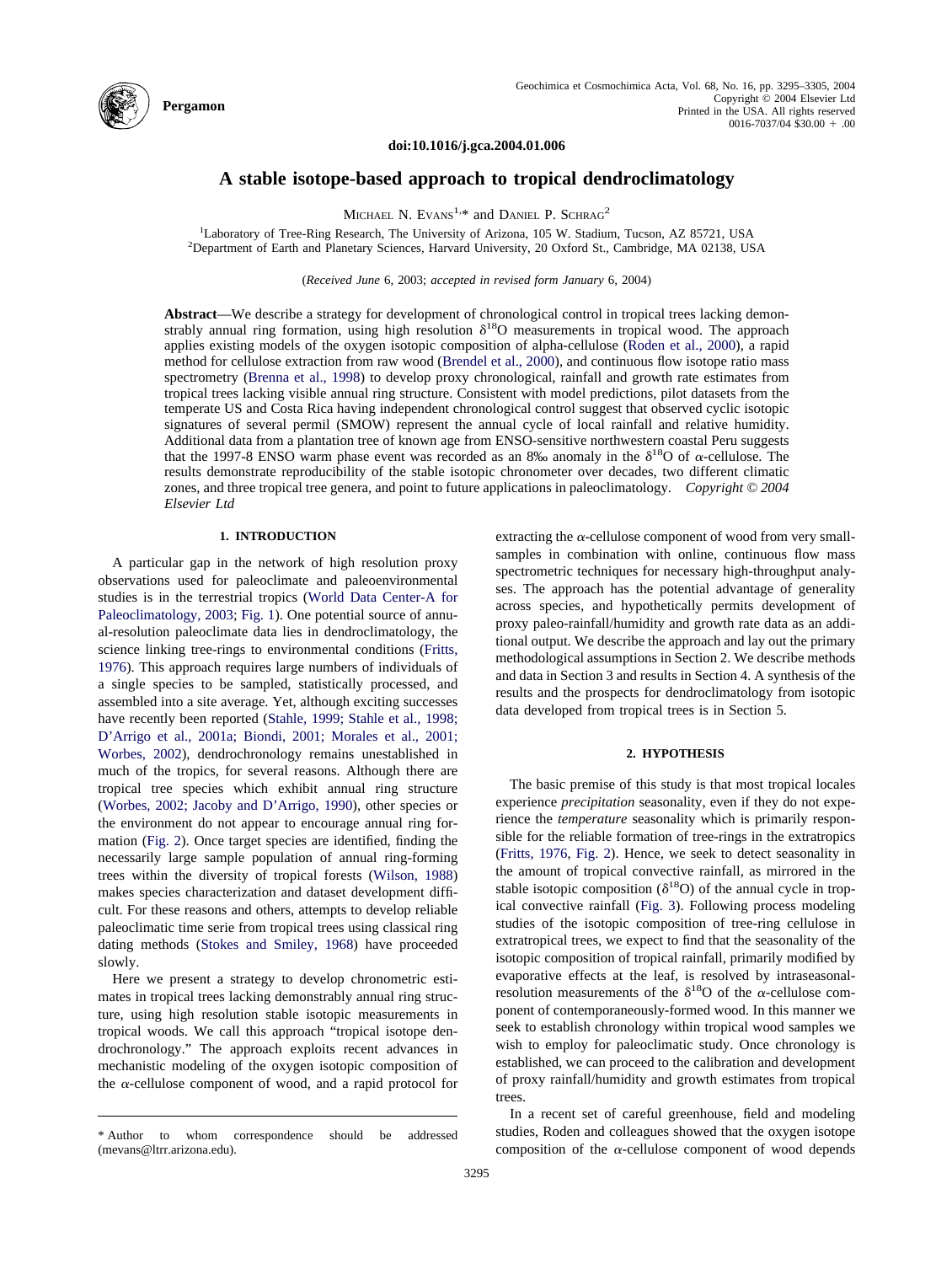<span id="page-1-0"></span>

Fig. 1. Equal-area map of locations of high resolution coral, tree-ring and ice core paleoclimate data currently in the NGDC World Data Center-A for Paleoclimatology electronic database [\(http://www.ngdc.](http://www.ngdc.noaa.gov/paleo/) [noaa.gov/paleo/\)](http://www.ngdc.noaa.gov/paleo/). Plots as of June 2003.

primarily on the oxygen isotopic composition of source waters and evaporative enrichment at the leaf where photosynthate is produced. The Roden-Lin-Ehleringer (RLE) model [\(Roden and](#page-10-0) [Ehleringer, 1999a,b, 2000; Roden et al., 2000\)](#page-10-0) gives us the mechanistic underpinning to resolve time in tropical trees lacking annual rings:

$$
\delta^{18}O_{cx} = f_o(\delta^{18}O_{wx} + \epsilon_o) + (1 - f_o)(\delta^{18}O_{wl} + \epsilon_o)
$$

where  $\delta^{18}O_{cx}$  is the isotopic composition of the tree-ring cellulose,  $\delta^{18}O_{wx}$  is the  $\delta^{18}O$  of tree xylem water,  $\delta^{18}O_{wl}$  is the  $\delta^{18}$ O of leaf water, and  $\epsilon_{\alpha}$  is the isotopic fractionation factor for the enzyme-mediated exchange or addition of oxygen to synthesized cellulose  $(+27\%)$  [\(Roden et al., 2000\)](#page-10-0). The dimensionless constant weighting term *f* gives the proportion of cellulose oxygen which undergoes exchange with stem or leaf water ( $\approx$ 0.42; [\(Roden et al., 2000\)](#page-10-0)). The  $\delta$ <sup>18</sup>O of stem water does not undergo fractionation during uptake, and is therefore equal to the  $\delta^{18}$ O of the mixture of ground and meteoric waters



Fig. 2. Photographs of 5 mm-diameter increment core sections taken from extratropical and tropical tree species. Top: Harvard Forest (Petersham, MA, USA) Pinus strobus (White Pine). Bottom: Costa Rican dry forest Cordia sp. (Laurel). The scale is in centimeters. Both cores are mounted onto blond wood core-holders. Rings are clearly visible in the P. strobus core, but the Costa Rican Cordia sp. is a uniform, dark color throughout.



Fig. 3. Amplitude of the precipitation seasonal cycle at stations having at least 30 years of monthly observations, as a function of latitude, from Peterson and Vose (1997). Many of the highest amplitude seasonal cycles are in the terrestrial tropics.

that are taken up by the tree through its roots. The  $\delta^{18}O$  of leaf water, on the other hand, is modified by evaporation in the leaf prior to photosynthetic production of sucrose subsequently used to make xylem  $\alpha$ -cellulose. The modification of leaf water  $\delta^{18}$ O is modeled as in [Flanagan et al. \(1991\):](#page-9-0) fractionation of leaf water is due to equilibrium exchange with atmospheric water vapor and kinetic fractionation due to diffusion through stomata and in the leaf boundary layer. Subsequent analysis with the [Roden and Ehleringer \(1999a\)](#page-10-0) dataset has shown that the Flanagan model should be damped to account for a Péclet effect, relative to the  $\delta^{18}O$  of source waters: high rates of transpiration advect unfractionated xylem water into the leaf, which counteracts evapotranspirative isotopic enrichment of leaf water [\(Barbour et al., 2004\)](#page-9-0).

The RLE model suggests that seasonal patterns in isotopic composition of tropical trees may be empirically used to determine time [\(Figure 4\)](#page-2-0). In much of the tropics, precipitation and relative humidity fields show marked and correlated seasonality [\(Peixoto and Oort, 1992\)](#page-10-0). Seasonality of the hydrological cycle in turn is expressed in the stable isotopic composition of precipitation and leaf water through the fractionating processes of condensation and evaporation. The  $\delta^{18}$ O of precipitation from tropical convective systems over a range of time scales is largely explained by the "amount effect" [\(Gat, 1996\)](#page-9-0). In this model, the process of precipitation preferentially removes 18O-labeled water from an air mass, leaving subsequent precipitation isotopically depleted. Consequently we expect that heavy precipitation falling at the height of the rainy season will reflect decreased  $\delta^{18}O$ , relative to that of lighter precipitation falling at the outset of the rainy season, as a consequence of the amount effect [\(Fig. 4\)](#page-2-0). Since the amount effect is effectively driven by amount of precipitation, we expect its influence on xylem  $\delta^{18}$ O of  $\alpha$ -cellulose via the RLE model to be strongest during the rainy season, and of lesser importance during the dry season [\(Fig. 4\)](#page-2-0).

The seasonal cycle in relative humidity also affects the oxygen isotopic composition of plant waters, through the preferential evaporative loss of  $\delta^{18}$ O labeled water to the atmosphere. We expect increased moisture convergence during the rainy season to minimize the evaporative enrichment of leaf water  $\delta^{18}O$  by reducing the intercellular-extracellular and intercellular-environmental relative humidity gradients [\(Fig. 4\)](#page-2-0)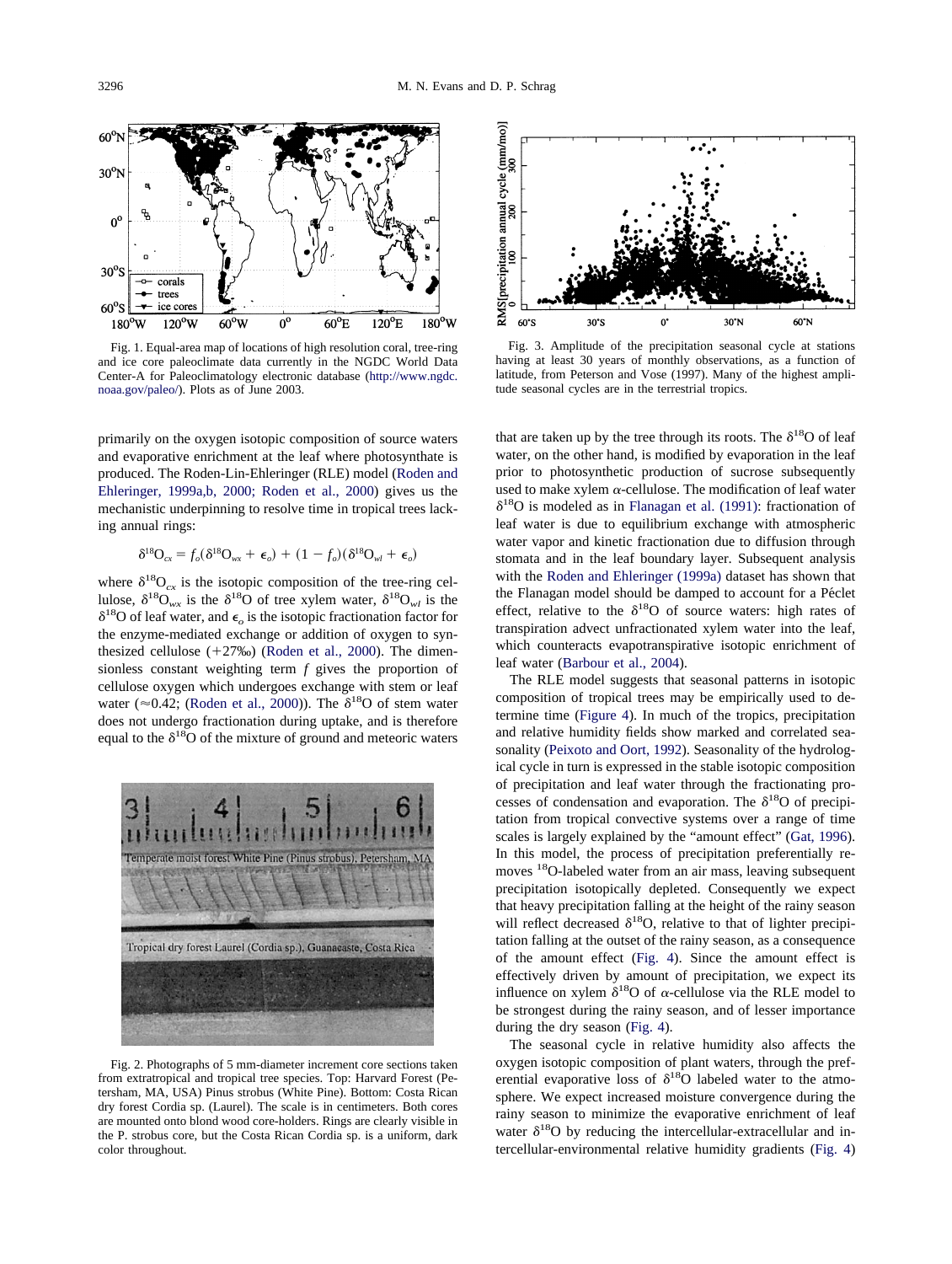<span id="page-2-0"></span>

Fig. 4. Schematic diagram of expected isotopic effects in tropical tree  $\alpha$ -cellulose as a function of the annual cycle and interannual variations of tropical convective rainfall and evapotranspiration (see text for description).

[\(Roden et al., 2000,](#page-10-0) their equation 2). During the dry season, we expect lower relative humidity to increase leaf water evaporative enrichment, resulting in increased leaf water  $\delta^{18}O$ . Since leaf water enrichment is driven by relative humidity gradient, we expect its influence on xylem  $\delta^{18}$ O of  $\alpha$ -cellulose via the RLE model to be strongest during the dry season, and of lesser importance during the rainy season (Fig. 4).

RLE also predicts that oxygen isotopic measurements should permit the study of interannual climate variability in tropical trees from critical regions (Fig. 4). Analogous to the seasonal cycle hypothesis outlined above, unusually rainy years should be reflected by  $\alpha$ -cellulose  $\delta^{18}$ O values offset lower with respect to the climatological seasonal cycle, and unusually dry years should be reflected by  $\alpha$ -cellulose  $\delta^{18}$ O values offset higher with respect to the climatological seasonal cycle. For example, consider the effects of the El Niño-Southern Oscillation (ENSO) phenomenon in the terrestrial tropical Pacific basin. In the rainforests of the western tropical Pacific, the ENSO warm phase brings catastrophic drought due to anomalously high atmospheric subsidence over the region [\(Trenberth](#page-10-0) [and Caron, 2000\)](#page-10-0). This should result in anomalously high  $\delta^{18}O$ values in  $\alpha$ -cellulose formed during the growing season. Conversely, wetter than normal ENSO cold phase conditions should be evident in more isotopically-depleted  $\alpha$ -cellulose. In northwestern coastal Peru, the opposite effects should be ob-

served: heavy amounts of isotopically-depleted precipitation falls during ENSO warm phase events, while low amounts of precipitation falling during the ENSO cold phase are relatively isotopically enriched. Analogous to the annual cycle, we expect that evaporative effects should somewhat counteract the rainfall-driven amount effect during rainy years, and should dominate during dry years (Figure 4). In this manner high resolution  $\delta^{18}$ O measurements from tropical trees from ENSO-sensitive regions should be useful for estimating paleoclimatic rainfall and/or humidity anomalies associated with the phenomenon.

# **3. DATA AND METHODS**

### **3.1. Sampling**

We test the strategy described here using pilot data series from a range of tropical ecosystems and tree genera from the Neotropics. Our first priority is to verify the age model hypothesis described in section 2; a secondary priority is detect an interannual climate signal in the proxy data. Sampling rationale, site climatology, and age model development and testing are described briefly below and summarized in Table 1.

#### *3.1.1. Temperate forest, central Massachusetts*

Samples collected in 1999 were intended to demonstrate within-increment core reproducibility and to observe the annual cycle in high resolution isotopic measurements within a known growing season. Climatological temperature varies smoothly from  $-4.8$ °C in January to 21.6°C in July. Climatological precipitation is greatest in boreal summer at 96–105 mm/ month, and is minimum during winter at 77–90 mm/month. Ring structure is clear [\(Fig. 2, top\)](#page-1-0) within these short increment core samples from young trees, and although the samples have not been rigorously cross-dated [\(Stokes and Smiley, 1968\)](#page-10-0) via massive replication, intercomparison of three core samples indicates the data obtained is from the period 1906–1925. Isotopic data are plotted on an age model linearly interpolated over the observed May-October growing season [\(O'Keefe and](#page-10-0) [Johnson, 2003\)](#page-10-0). To assess intra-ring reproducibility of high resolution  $\alpha$ -cellulose  $\delta^{18}$ O measurements, four splits of each wood sample were independently processed and analyzed.

### *3.1.2. Dry forest, Liberia, northwestern Costa Rica*

To test the stable isotope chronometer in samples lacking ring structure but from a region with marked rainfall seasonality [\(Figs. 2,](#page-1-0) [7\)](#page-7-0), we collected a single increment core in March 2000 from a timber log in a woodyard in Quebrada Grande, Costa Rica (10°N, 85°W,  $\sim$ 300 m). Core orientation was chosen based on observable ray structure in the wood. Although the age of these samples is unknown, the cored log must

Table 1. Data sets reported in this study.

| Site                 | Lat.           | Long.          | Elev.           | Environment  | Genus & species         | Age information |
|----------------------|----------------|----------------|-----------------|--------------|-------------------------|-----------------|
| Petersham, MA, USA   | $42^{\circ}$ N | $72^{\circ}W$  | 186 m           | temperate    | Pinus strobus           | ring structure  |
| Liberia, Costa Rica  | $10^{\circ}$ N | $85^{\circ}$ W | $300 \text{ m}$ | dry tropical | Cordia sp.              | radiocarbon     |
| La Selva, Costa Rica | $10^{\circ}$ N | $84^{\circ}$ W | 40 <sub>m</sub> | wet tropical | Hyeronima alchorneoides | plantation      |
| Piura, Peru          | $5^{\circ}$ S  | $81^{\circ}$ W | 49 m            | dry tropical | Prosopis sp.            | plantation      |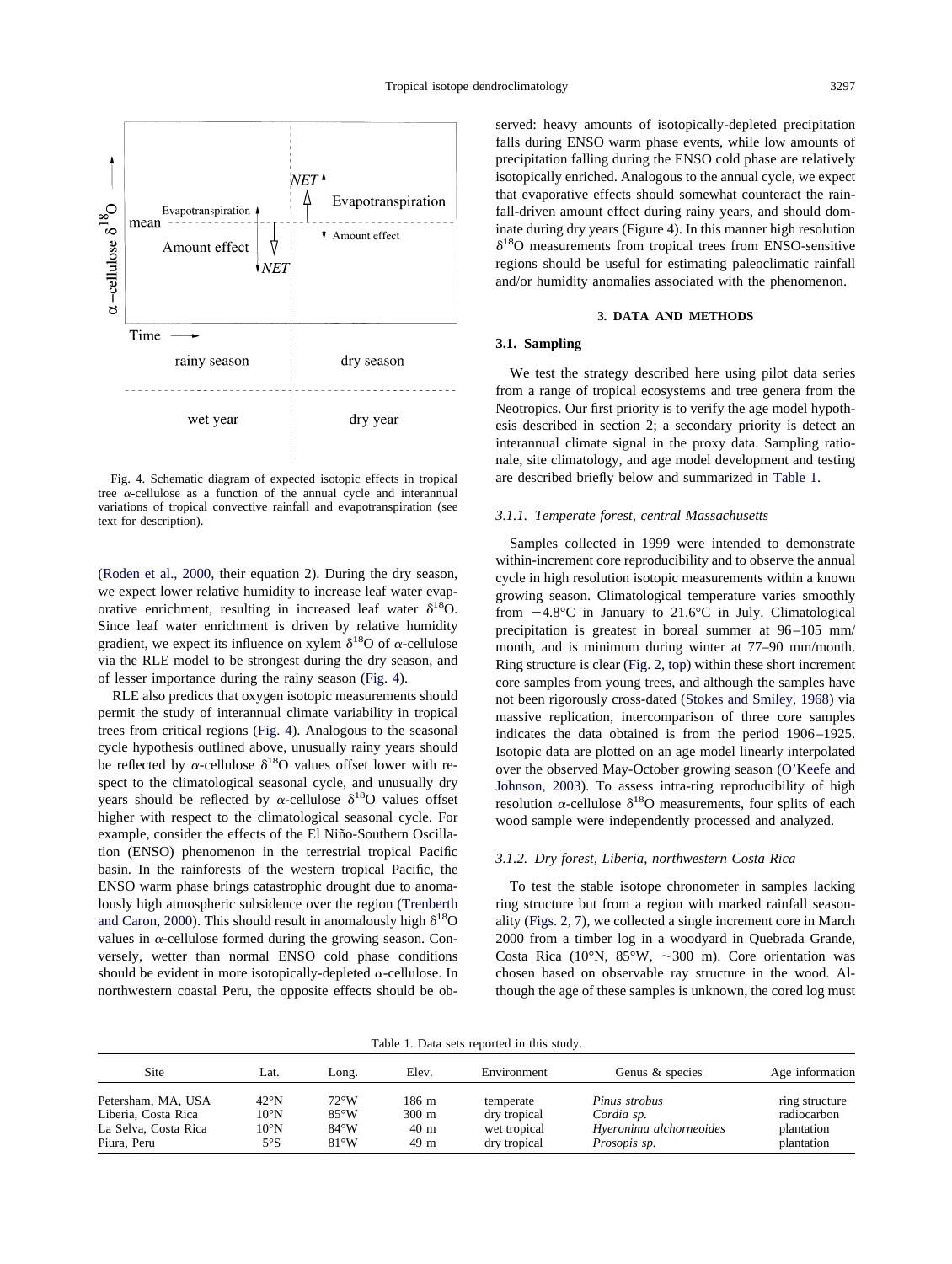have been alive when felled, because it retained bark and fresh leaves. Based on estimated growth rates for samples from 0–180 mm depth, we chose to measure isotopic composition at half the depth resolution for samples from  $180-308$  mm depth, by analyzing only every other prepared 200  $\mu$ m resolution  $\alpha$ -cellulose sample. Rainfall in the region is highly seasonal, ranging from up to 400 mm/month in boreal fall to trace levels in boreal spring. Based on these climatological data and on phenological observations in the Santa Rosa National Park nearby (M.V. Gutierrez, Universidad de Costa Rica; [Tschinkel](#page-10-0) [\(1966\)\)](#page-10-0), an age model for May–December growth has been applied to the depth series data. The age model makes the explicit assumption that isotopic maxima occur at the beginning of the growing season, which is at the end the dry season, in April. Isotopic minima are expected to occur during the height of the rainy season, in October–December.

To independently test the stable isotope-derived chronology, we made radiocarbon measurements at hypothesized 10-year intervals using  $\alpha$ -cellulose samples from 1-2 year sampling intervals. Samples of  $\alpha$ -cellulose were combusted with Cu/CuO catalyst and cryogenically cleaned of water before being sent to the Woods Hole and Lawrence Livermore National Laboratory AMS facilities for stable carbon and radiocarbon analysis using standard techniques. Radiocarbon dates were calibrated using CALIB 4.3 [\(Stuiver and Reimer, 1993\)](#page-10-0).

#### *3.1.3. Rain forest, La Selva, eastern Costa Rica*

To provide proof-of-concept for the stable isotope chronometer in a rainforest climate, a single increment core sample was taken from a 16-year old plantation tree from the "Canada Plots" at the Organization for Tropical Studies' (OTS) La Selva Biological Research Station (10.4°N, 84°W, 40m) (Butterfield and Espinosa, 1997). No ring structure is visible in the core. Rainfall in the region is seasonal, ranging from 170 mm/month in boreal spring to over 500 mm/month in a broad and variable rainy season lasting from June through December. ENSO warm phase events are associated with positive summertime (July– October) rainfall anomalies [\(Waylen et al., 1996\)](#page-10-0). Based on climatological rainfall data and the model presented in Section 2, isotopic minima were assigned to July of each year, and intrannual ages were estimated for each data point via continuous, piecewise linear interpolation. No seasonal growth hiatus was assigned for each year.

#### *3.1.4. Dry forest, Piura, northwest coastal Peru*

To test the ability of high resolution stable isotope measurements to record climate anomalies in a tropical environment, we sampled a 10-year old plantation *Prosopis* sp. specimen from Piura, Peru (5°S, 81°W, 49 m). Plantation saplings were irrigated during the first year, but not thereafter. Some ring structure is visible in the wood sections, but it is unclear whether rings are annual or represent episodic growth. Climatological rainfall is very low and irregular, ranging only to a maximum of 25–35 mm/month in boreal spring [\(Peterson and](#page-10-0) [Vose, 1997\)](#page-10-0). Moderate to strong ENSO events bring anomalously heavy rainfall during boreal winter and early spring to this very dry region [\(Aceituno, 1988; Kalnay et al., 1996\)](#page-9-0);

inter-annual rainfall anomalies associated with the 1997–8 ENSO warm phase event reached 800–1000 mm over the period December 1997 through February 1998 alone [\(Xie and](#page-10-0) [Arkin, 1997\)](#page-10-0). A preliminary age model for the isotopic data is based on the known total age of the sample and speculative interannual growth rate variations.

### **3.2. Micro-sampling**

Samples were taken either by 5 mm diameter increment borer or by removing sections from felled trunks. In the case of section material, 5 mm  $\times$  5 mm cross-section transects were sawn out of the section along lines estimated as parallel to growth rays visible in the wood for subsequent sampling. Sampling for processing to  $\alpha$ -cellulose was performed using an American Optical rotary microtome using either resharpened or disposable knives, and an advance of 20  $\mu$ m per crank rotation. Depending on wood density and grain, 10 microtome slices (200  $\mu$ m sampling interval) was sufficient to produce 600  $\mu$ g to 1.2 mg of wood for processing. This sampling protocol was based on conservative minimal sample  $\alpha$ -cellulose processing and analysis mass requirements. We assumed a cylindrical solid wood core sample, minimum sampling depth  $d = mnx/$  $f \rho \pi r^2$ , where  $m =$  required  $\alpha$ -cellulose sample mass for mass spectrometry,  $n =$  number of desired analysis replications,  $x =$ number of time-series measurements required to resolve the seasonal cycle,  $f =$  fractional yield of  $\alpha$ -cellulose from raw wood, ( $\rho$  = wood density, and  $r$  = core radius. For typical values,  $m = 100 \mu$ g,  $n = 2$  replicates,  $x = 6$  samples/year,  $f =$ 0.3,  $r = 2.5$  mm,  $\rho = 0.4 - 1.2$  g/cm<sup>3</sup>),  $d = 0.17 - 0.51$  mm annual growth increment is necessary to resolve the annual cycle. Our sample set apparently never approached these values, but work involving trees growing as slowly as is typical in old-growth temperate forests may approach these limits.

### **3.3. -Cellulose Preparation**

Wood samples were processed following a Brendel procedure [\(Brendel et al., 2000\)](#page-9-0) modified for speed and small sample processing as follows [\(Table 2\).](#page-4-0) All chemistry was performed in a fume hood. Batches of 40 finely-shaved or ground wood samples of 0.4–1 mg mass were placed in 1.5 mL polyethylene microcentrifuge tubes, into which was pipetted 120  $\mu$ l 80% acetic acid and 12  $\mu$ l 69% nitric acid. Capped sample tubes were placed in an aluminum heating block at 120°C for 20–30 minutes, removed and allow to cool. 400  $\mu$ 1 100% ethanol was pipetted into the sample tubes and capped tubes were centifuged 5 min. at 13,000 rpm. The following rinse steps were then made in capped centrifuge tubes, each rinse preceeded by removal of supernatant and each followed by centrifuging for 5 min. at 13,000 rpm: (1) 300  $\mu$ l distilled deionized water; (2) 150  $\mu$ l 100% Ethanol. A final rinse in Acetone and removal of supernatant was followed by drying in a warm oven for 30 min. and overnight storage in a vacuum desiccator. A full description of materials and the modified Brendel procedure described here is available on request from the corresponding author. The published and modified Brendel  $\alpha$ -cellulose extraction procedures were compared by isotopic analysis of an in-house, homogenized standard wood powder ("Brazilian wood") of known isotopic composition. To test the precision and accuracy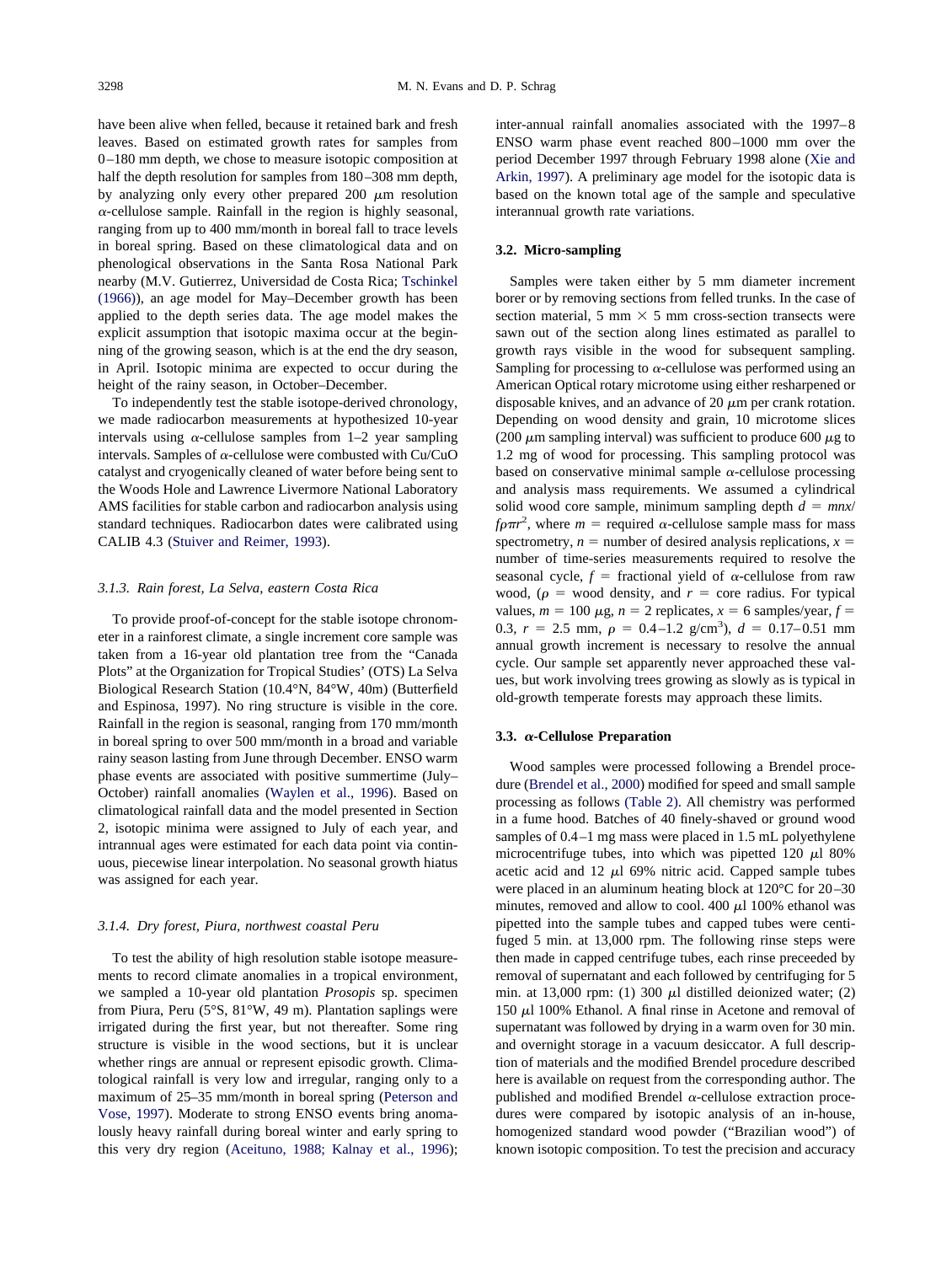Table 2. Comparison of  $\alpha$ -cellulose extraction protocols.

<span id="page-4-0"></span>

| Protocol                            | Ehleringer et al. [2000] | Brendel et al. [2000] | Modified Brendel [2001]    |  |
|-------------------------------------|--------------------------|-----------------------|----------------------------|--|
| Number samples                      | 10                       | 56                    | 80                         |  |
| Sample size                         | $250 \text{ mg}$         | $10-100$ mg           | $200 \mu g - 2 \text{ mg}$ |  |
| Delignification time                | $6-7$ days               | 30 min.               | 30 min.                    |  |
| Bleaching time                      | 5 hrs.—4 days            |                       |                            |  |
| $\alpha$ -cellulose extraction time | $8-10$ hrs.              | 7 hrs.                | $3$ hrs.                   |  |
| Percent yield $\alpha$ -cellulose   | 35                       | 35                    | 35                         |  |
| Total samples/day                   | $\sim$ 1                 | 56                    | 160                        |  |

of the modified Brendel procedure, 1–2% of samples processed over the course of this study were Brazilian wood standards. In addition, M. Lott of the Biosciences Dept., University of Utah made an intercomparison of the  $\delta^{18}$ O of  $\alpha$ -cellulose produced via the Brendel and Jayme-Wise [\(Ehleringer et al., 2001\)](#page-9-0) methods.

### **3.4. Isotopic Analysis**

100–150  $\mu$ g  $\alpha$ -cellulose samples were loaded within silver capsules into an autosampler capable of 32 sequential analyses per run. Online pyrolysis of samples to CO was performed in a ThermoFinnigan Thermal Conversion/Elemental Analyzer (TC/EA) at 1450°C. Isotopic composition of the CO product was determined on a ThermoFinnigan Delta Plus XL continuous flow isotope ratio mass spectrometer coupled to the TC/EA via a ConFlo II open split interface [\(ThermoQuest, 1999\)](#page-10-0). Post-processing of isotopic data included corrections based on pre- and post-sample standard CO measurements for every sample; quality control for stability of standard peaks, background baseline and linear sample voltage range; and batch correction based on 5–10% in-run measurements on an inhouse standard cellulose powder (granular cellulose obtained from J.T. Baker). Data are reported on the Standard Mean Ocean Water (SMOW) scale. Internal reproducibility of the mass spectrometer was typically 0.1‰ (SMOW) or less. External reproducibility of oxygen isotopic measurements, based on several hundred measurements of a laboratory standard cellulose powder, is 0.3‰ (SMOW).

# **4. RESULTS**

# **4.1. Modified Brendel**  $\alpha$ **-cellulose Extraction Method**

Modification of the Brendel  $\alpha$ -cellulose processing protocol permitted up to 160 wood samples to be processed daily to --cellulose by a trained undergraduate research assistant. Processing yield was measured on Brazilian wood to be 30–35%, in agreement with results from [Brendel et al. \(2000\)](#page-9-0) and similar to theoretical yield and yield using classical methods [\(Ehleringer et al., 2001\)](#page-9-0). Measurement precision obtained for 40 replicate Brazilian wood analyses using the modified Brendel method was 0.37‰. Intercomparison of isotope data derived via the modified Brendel extraction method and the [Brendel et al. \(2000\)](#page-9-0) protocol show no significant difference in mean  $\delta^{18}O$ . T-tests between isotopic analyses of Brendel and Jayme-Wise  $\alpha$ -cellulose processing products show no significant difference between mean values. Median reproducibility of isotopic measurements, as estimated by high-resolution in-

tra-ring replication of  $\alpha$ -cellulose extraction and  $\delta^{18}O$  analyses on the Harvard Forest white pine samples, is 0.51‰. Overall, we found that  $\delta^{18}O$  measurement precision is most dependent on sample homogenization prior to  $\alpha$ -cellulose extraction and  $\delta^{18}$ O analysis, which is consistent with the conclusions of the Ehleringer group. External isotopic standard analytical precision, based on over 200 replicate analyses of an internal cellulose standard (J.T. Baker) is 0.3‰, near limits of the online pyrolysis unit used to make the  $\delta^{18}$ O measurements [\(Thermo-](#page-10-0)[Quest, 1999\)](#page-10-0).

#### **4.2. Temperate Forest, Central Massachusetts**

 $\delta^{18}$ O data obtained from Harvard Forest white pine samples are shown in [Fig. 5.](#page-5-0) Based on observations of clear ring structure and rapid growth, we estimate that age model error is  $\pm 1$  year. The data have an average annual cycle of about 2.5‰, with low isotopic values in the early part of the growing season, high intermediate values, and low values at the end of the growing season. Early and late-season minima in  $\delta^{18}O$  composition are consistent with cooler early growing season temperatures and moisture delivered via midlatitude frontal storms. Mid-summer maxima in  $\delta^{18}O$  of  $\alpha$ -cellulose are consistent with summertime temperatures and tropical/subtropical moisture flux from the Gulf of Mexico and the subtropical North Atlantic [\(IAEA/WMO, 2003\)](#page-9-0). On interannual time scales, comparison of the isotopic data with rainfall and temperature data from Amherst, MA for 1905–1915 (results not shown) suggests that evaporative enrichment of leaf water  $\delta^{18}$ O associated with the integrated May–September rainfall deficit is responsible for interannual variability in mean seasonal  $\delta^{18}$ O of  $\alpha$ -cellulose at this location, consistent with earlier reports for Mohonk, NY [\(Lawrence and White, 1984\)](#page-9-0).

#### **4.3. Dry Forest, Liberia, Northwestern Costa Rica**

 $\delta^{18}$ O data obtained from the *Cordia sp*. specimen from the northwestern sector of Costa Rica are shown in [Fig. 6a.](#page-6-0) Data from the dry forest region represents our first test of the isotopic chronometer in tropical woods with no visible ring structure [\(Figs. 2,](#page-1-0) [6\)](#page-6-0). Although ring structure is absent, the high resolution measurements (up to 5 analyses per millimeter) reveal a range of 7‰ [\(Fig. 6a\)](#page-6-0) and an average cyclicity of about 3‰ amplitude [\(Fig. 6c\)](#page-6-0). Application of the proposed age model hypothesis, consistent with climatological rainfall [\(Fig. 6b\)](#page-6-0). results in identification of 33–40 isotopic "years" [\(Fig. 6d\)](#page-6-0). We were unable to independently confirm the stable isotopic chronometer with radiocarbon data, due to an unknown and signif-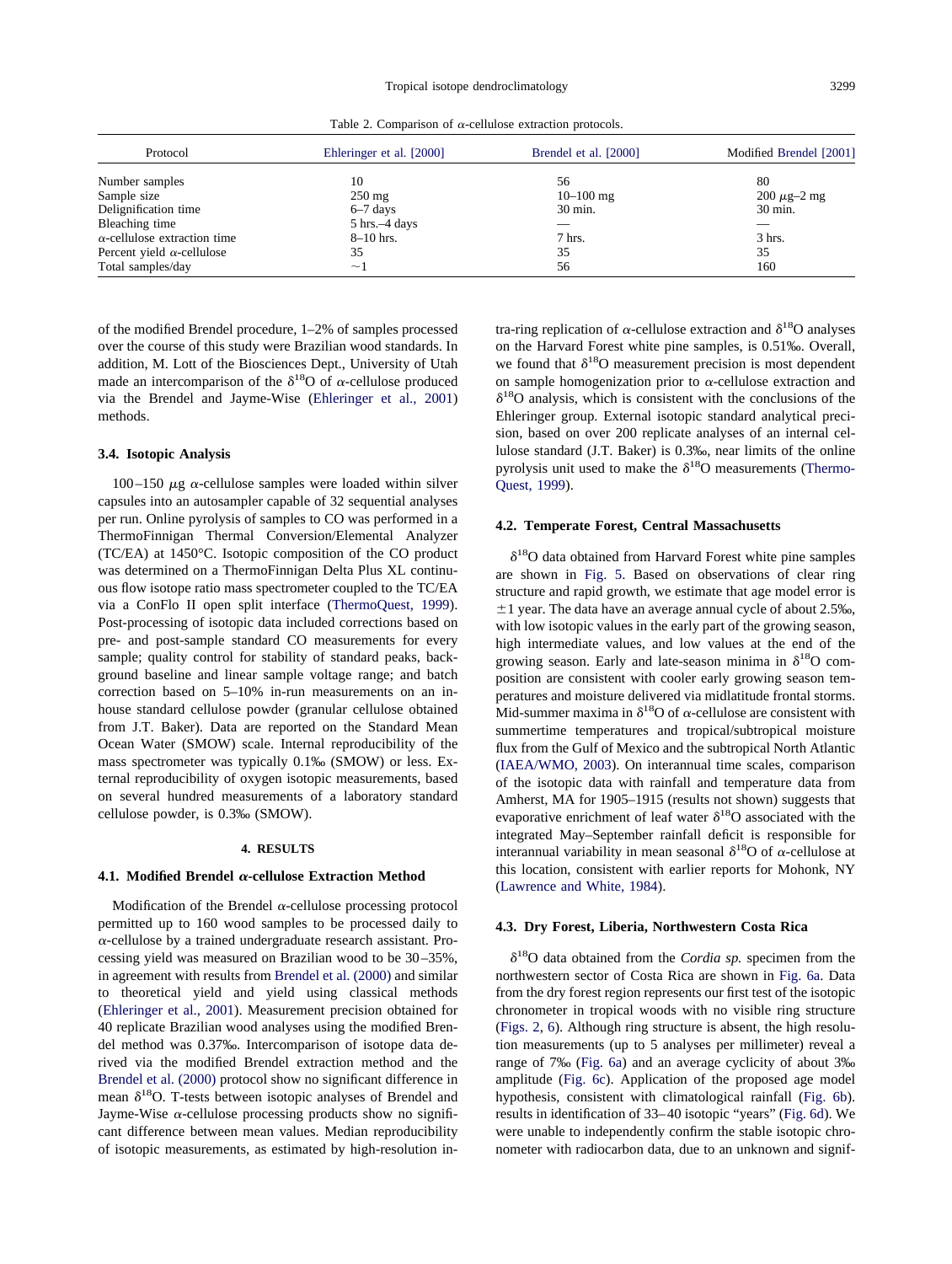<span id="page-5-0"></span>

Fig. 5. Harvard Forest white pine  $\delta^{18}$  data. (a): Age-modeled  $\delta^{18}$  data. Open circles give inter-sample means; inter-sample replication  $+1\sigma$  is shown by solid lines. (b): Climatological temperature (left scale,  $\degree$ C) and precipitation (right scale, mm/mo) over the May-October growing season.  $\delta^{18}$  climatology (open circles) referenced to data series mean (solid line); dashed lines give  $+1\sigma$  uncertainty.

icant source of fossil carbon (radiocarbon results not shown). However, if the stable isotope chronometer hypothesis is applicable, we speculate that the average age model error is  $\pm 5$ years, due to the lack of visible ring structure in the wood and the imperfect nature of the presumed annual cycles in some sections of the record [\(Fig. 6a\)](#page-6-0).

The range of the observed  $\delta^{18}$ O cyclicity, 3–5‰, is approximately equal to the annual range of observed rainfall  $\delta^{18}O$ values [\(IAEA/WMO, 2003\)](#page-9-0) for stations from Honduras, Costa Rica and Panama. Although we have no direct evidence that the tree experienced annual growth cessation as in the hypothesized age model, since growth rings are absent (Fig. 2), the isotopic "climatology" [\(Fig. 6c\)](#page-6-0) is consistent with prior observations suggesting that growth of Cordia is correlated with rainfall amount (Loján, 1965, Tschinkel, 1966). [Figure 6e](#page-6-0) shows the growth rate estimates derived from construction of the age model. Mean radial growth rate is  $8.1 \pm 3.3$  mm/yr. We observe no correlation between annual growth rate and annual mean  $\delta^{18}$ O. Growth rates are similar to the results of Loján [\(1965\),](#page-9-0) who reported incremental annual diameter growth (approximately twice radial growth) at sites near Turrialba, Costa Rica, to range from 10–40 mm/year.

[Figure 6f](#page-6-0) shows July–October integrated rainfall amount for the  $0.5^{\circ} \times 0.5^{\circ}$  gridbox centered on  $85.25^{\circ}$ W,  $10.25^{\circ}$ N from New et al. (2000). Small negative rainfall anomalies are observed for this season during ENSO warm-phase events (Fig. 6b) consistent with results of Waylen et al. (1996). However, differences between normal-year and ENSO-year  $\alpha$ -cellulose  $\delta^{18}$ O "climatologies" are not significant (Fig. 6c), and there is no consistent link between isotopic anomalies and low JASO

rainfall associated with ENSO warm-phase events in 1966, 1973, 1977, 1983, 1986, and 1997 [\(Figs. 6d, 6f\)](#page-6-0).

### **4.4. Rain Forest, La Selva, Eastern Costa Rica**

18O data obtained from the *Hyeronima alchorneoides* (Piln) specimen from the eastern Costa Rican rain forest are presented in [Fig. 7.](#page-7-0) 16 isotopic cycles of 4–6‰ are visible in the data series at intervals ranging from 4–18 mm. The results give an age model which is in agreement with the known age of the plantation samples. However, the isotopic cycles observed are not uniform. Hence, alternate age models having from 14–19 cycles may be postulated. Therefore, due to the irregularity of the hypothesized annual isotopic cycle observed in the data, we estimate age model uncertainty to be  $\pm 2$  years.

Analysis of the annual rainfall pattern for the climatological and canonical ENSO year at La Selva [\(Fig. 7b\)](#page-7-0) suggests there is a positive June–September (JJAS) rainfall anomaly during ENSO warm phase events, with a 50% increase in June–August precipitation relative to climatology. However, strong interannual variability renders this difference statistically insignificant. Consistent with this result, cellulose  $\delta^{18}$ O climatologies for normal years show minima in July, and a small magnification of the annual cycle in ENSO years which is not statistically significant [\(Fig. 7c\)](#page-7-0).

Intraseasonal and interannual variability is evident in the time series of monthly precipitation and JJAS summed precipitation [\(Fig. 7d–f\)](#page-7-0). Highest JJAS rainfall totals are found in 1994, 1991, 1986, and 1997, and correspond to low cellulose  $\delta^{18}$ O values. 1990–1991, a wet period, corresponds to a muted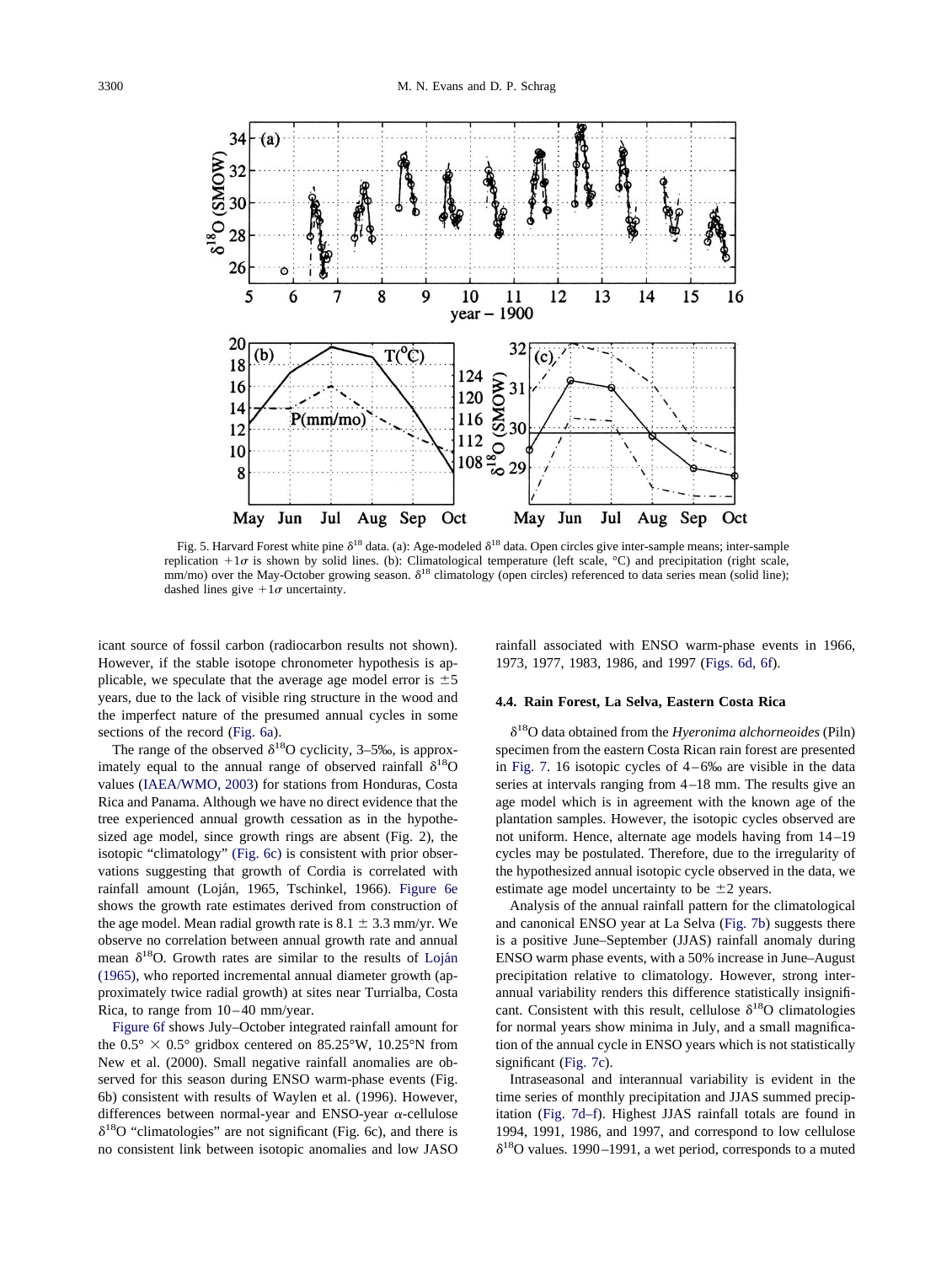<span id="page-6-0"></span>

Fig. 6. Costa Rica Liberia region *Cordia sp.*  $\delta^{18}O$  data. (a): data series plotted vs. depth from tree exterior (mm). (b): Precipitation climatologies for normal years (filled circles) and ENSO years (1965–6, 1969–70, 1972–3, 1976–7, 1982–3, 1986–7, 1991–3, 1997–8; open circles); data from [New et al. \(2000\).](#page-9-0) (c): Average  $\delta^{18}O$  climatologies for normal and ENSO years, as in (b), based on  $\delta^{18}O$  data for 33 inferred years of high resolution  $\delta^{18}O$  data, interpolated to monthly resolution. (d): Age-modelled  $\delta^{18}O$  data series. (e): inferred annual growth rates (mm/yr) given age model plotted in (d); 1967 extrapolation shown as filled bar. (f): July–October integrated rainfall, from [New et al. \(2000\).](#page-9-0)

annual cycle and low  $\delta^{18}$ O values, and is consistent with a rainy dry season in winter 1990–1991. A similar effect can be seen in 1997, which resulted in a muted annual cycle with loss of a pronounced dry season signal. Conversely, 1995–1996 is a dry period, with two of the drier JJAS precipitation totals in the period, consistent with high  $\delta^{18}O$  values through that period. A similar example can be seen in 1987–1988. Growth rates for this tree, estimated using the age model, vary interannually by up to 10 mm/year [\(Fig. 7e\),](#page-7-0) and are similar to results from the dry forest (Fig. 6). However, growth rates are not well-correlated with rainfall amount or  $\delta^{18}O$  of wood. For example, the two wettest JJAS seasons in the interval of study (1994, 1991) both correspond to low growth years, but the highest growth rate year (1998) also corresponds to a low rainfall year.

### **4.5. Dry Forest, Piura, Northwestern Coastal Peru**

Isotopic data from northwestern coastal Peru provide our first test of the approach to developing a paleo-raingage indexing ENSO warm phase activity. The isotopic data show little evidence of cyclicity on the depth scales seen in the other pilot datasets [\(Figure 8\)](#page-8-0). However, because the analyzed samples are from a plantation tree, we know the total time span covered by the data series is 10 years. We exploit this information to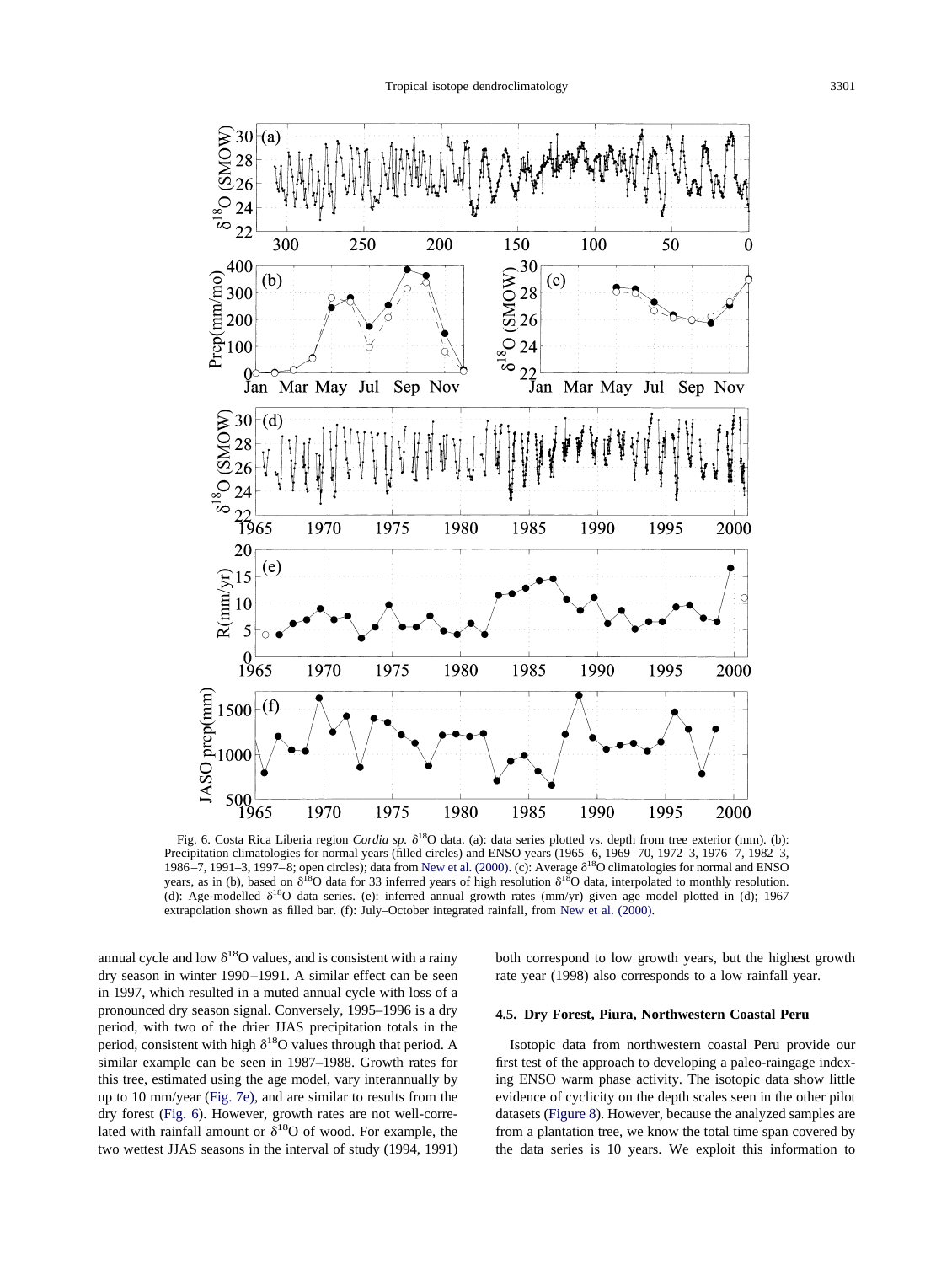<span id="page-7-0"></span>

Fig. 7. Costa Rica La Selva *Hyeronima sp.* δ<sup>18</sup>O data. (a): δ<sup>18</sup>O data series plotted vs. depth from tree exterior (mm). (b): Precipitation climatologies for normal years (filled circles) and ENSO years (1957–8, 1965–6, 1969–70, 1972–3, 1976–7, 1982–3, 1986–7, 1991–2, 1997–8, 2002–3; open circles); data from [Brenes \(2003\).](#page-9-0) (c):  $\delta^{18}$ O climatologies for normal and ENSO (1986-7, 1991-2, 1997-8) years, as in (b), based on 15 inferred years of  $\delta^{18}O$  data interpolated to monthly resolution. (d): Age-modelled  $\delta^{18}O$  data series. (e): Inferred annual growth rates (mm/yr) given age model plotted in (d); estimates for 1985 and 2001 shown as open circles. (f): June-September integrated rainfall, from [Brenes \(2003\).](#page-9-0)

develop a simple age and growth rate model for the  $\delta^{18}O$  data. The average growth rate for this specimen is about 3.4 mm/yr over ten years. If we assume that the 8–10‰ isotopic excursion evident in the middle of the data series is the result of ENSOrelated rainfall anomalies which occurred between January and March of 1998 in northwest coastal Peru [\(Xie and Arkin,](#page-10-0) [1997\)](#page-10-0), then the tree grew in radial dimension by about 8 mm during 1998. This also implies that the annual growth rate was 2 mm/year prior and 3 mm/yr subsequent to the 1997–8 ENSO event [\(Fig. 8\)](#page-8-0).

### **5. DISCUSSION**

# **5.1. Chronometric Control in Trees Lacking Clear Annual Rings**

Pilot results from a broad range of tropical environments and ecosystems suggest that we can use high resolution  $\delta^{18}O$  measurements, as predicted by application of the RLE model to tropical environments, to infer chronology in wood samples lacking annual rings. The pilot dataset developed from Harvard Forest White Pine demonstrates that intra-ring isotopic season-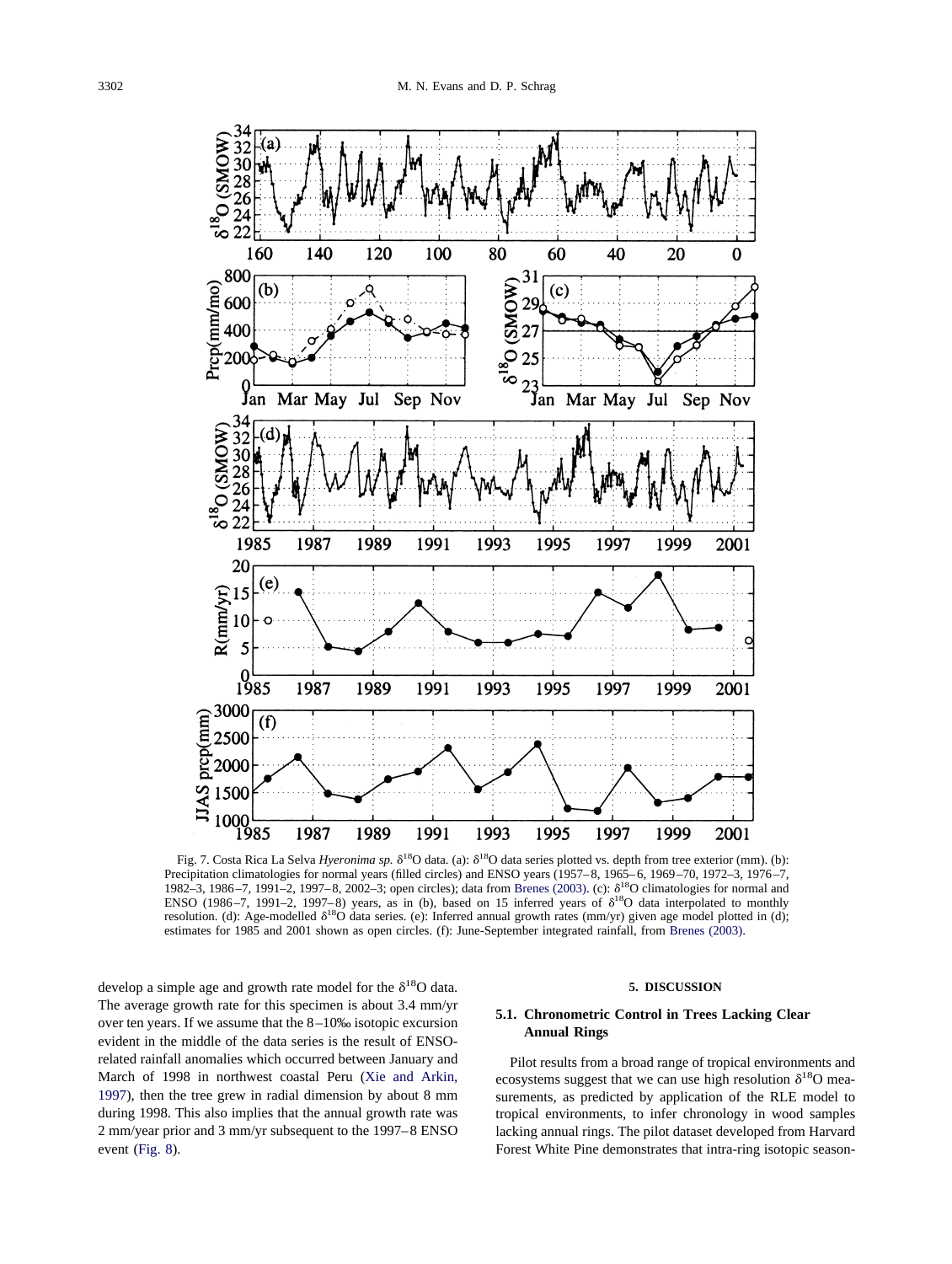<span id="page-8-0"></span>

Fig. 8. Piura, Peru *Prosopis sp.* δ<sup>18</sup>O data. Data series plotted vs. depth from tree exterior (mm). Interpretation as shown and discussed in paper.

ality shows a replicated and pronounced annual cycle within independently-dated rings. Results from a strongly seasonal dry tropical forest *Cordia sp.* tree from the northwestern Costa Rican dry forest give an average annual isotopic cycle which is qualitatively consistent with combined rainfall amount and evapotransiration effects [\(Gat, 1996,](#page-9-0) [Fig. 4\)](#page-2-0) and represent the first successful test of this approach to tropical dendrochronology. However, independent age control was not achieved due to problems with radiocarbon analyses. Data developed from a known-age plantation Hyeronima alchorneoides sample from the northeastern Costa Rican rain forest illustrates a semiregular average annual isotopic climatology which is in agreement with climatological precipitation data. In this case, we identified the same number of isotopic cycles as known years of growth, within age model error, illustrating the first successful test of the proposed isotopic chronometer in a tropical environment. Studies with known-age plantation samples from hyperarid northwestern coastal Peru revealed no clear annual cyclicity, likely due to the ability of the sampled tree to place a taproot into shallow, reliable ground-water.

Related work reported elsewhere supports the tropical isotopic chronometer hypothesis argued here. Samples collected from the Large-Scale Biosphere-Atmosphere Site near Santarem, Brazil [\(Evans et al. \(2002\)\)](#page-9-0) show that the latest few years of growth rates, which are inferred from similar highresolution isotopic measurements, are in agreement with growth rates measured directly using band dendrometers. Subsequent work on samples from the Thailand has shown that a specimen of *Podocarpus neriifolius,* which was manually scarred in 1992, shows 6 isotopic cycles between marking and sampling in early 1999 [\(Poussart et al., 2004\)](#page-9-0). [Poussart et al.](#page-9-0) [\(2004\)](#page-9-0) also successfully confirmed the application of the stable isotopic chronometer in two replicate Suar wood data series using radiocarbon measurements. These results suggest cautious optimism for the application of the stable isotope chronometer, with some degree of species independence. However, local hydrology, tree physiology, sampling methods, and environmental seasonality are likely all important ingredients for the successful development of seasonal-to-annual chronometric data in tropical woods which are undatable by traditional dendrochronological means.

### **5.2. Paleoclimatic Calibration**

Comparison of climatological regional rainfall data with age modeled isotope data suggests tropical isotope dendroclimatology is now feasible. We applied simple age modeling rules to develop replicated isotopic climatologies in qualitative agreement with RLE model predictions for the annual cycle in tropical dry and rain forest environments in Costa Rica [\(Figs. 6,](#page-6-0) [7\)](#page-7-0). For the Costa Rican dry forest record, a tendency toward drought in ENSO years was not reflected in the isotopic data [\(Fig. 6b,c\)](#page-6-0). For the Costa Rican rain forest record, differences between normal and enhanced ENSO-year rainfall were also not statistically significant, due to an irregular annual rainfall cycle, but were identified, on average, with a tendency toward lighter cellulose  $\delta^{18}O$  values [\(Figs. 7b,c\)](#page-7-0). In both records, growth rates were not simply related to variations in rainfall amount [\(Figs. 6d,e; 7d,e\)](#page-7-0). These equivocal results are not entirely surprising: [Waylen et al. \(1996\)](#page-10-0) analyzed the canonical rainfall response in northwest Costa Rica to ENSO warm phase activity between 1940 and 1992, and found that opposing seasonal rainfall anomalies through the course of an ENSO event may result in a rainfall anomaly integrated over the whole event that is close to zero. Both sites were useful for testing the stable isotope chronometer hypothesis, due to strong annual cycles in rainfall, but are not optimally located for recording large-scale climate variability such as the ENSO phenomenon.

Tantalizing data from an ENSO-sensitive region suggests that in the right environment, stable isotope dendroclimatology has great potential. The pilot data series from a northwestern coastal Peru plantation (Figure 8), although lacking replication and annual isotopic age control, does point to this location as a potentially useful addition to the extant high resolution paleoclimate data network used to study ENSO. Assuming a strong connection between rainfall and interannual growth rates for this sample suggests an  $8-9\%$   $\delta^{18}$ O anomaly during the very strong 1997–8 ENSO warm phase event rains experienced in the region. Further studies to replicate this result in trees of unknown total age, but which also record an annual cycle, are required to confirm this interpretation. [Poussart et al. \(2004\)](#page-9-0) has subsequently developed two 20-year long, high-resolution  $\delta^{18}$ O time series from Indonesia, with chronological control confirmed by multiple radiocarbon measurements. These records are significantly correlated ( $r = 0.68$ ,  $p < 0.0001$ ). In turn the data show elevated  $\delta^{18}$ O values during known drought years 1983, 1987, 1991, and 1997, as predicted by the hypothesis proposed in Section 2. Given that no one location will unambiguously track a large-scale phenomenon such as ENSO, better observational coverage within the terrestrial tropics, in conjunction with other proxy data and modern data analysis techniques, will help to uncover the rich behavior of ENSO and other tropical phenomena over the past several centuries.

#### **5.3. Uncertainties**

The empirical application of RLE to the environmental interpretation of intra- and interannual  $\delta^{18}O$  variation in tropical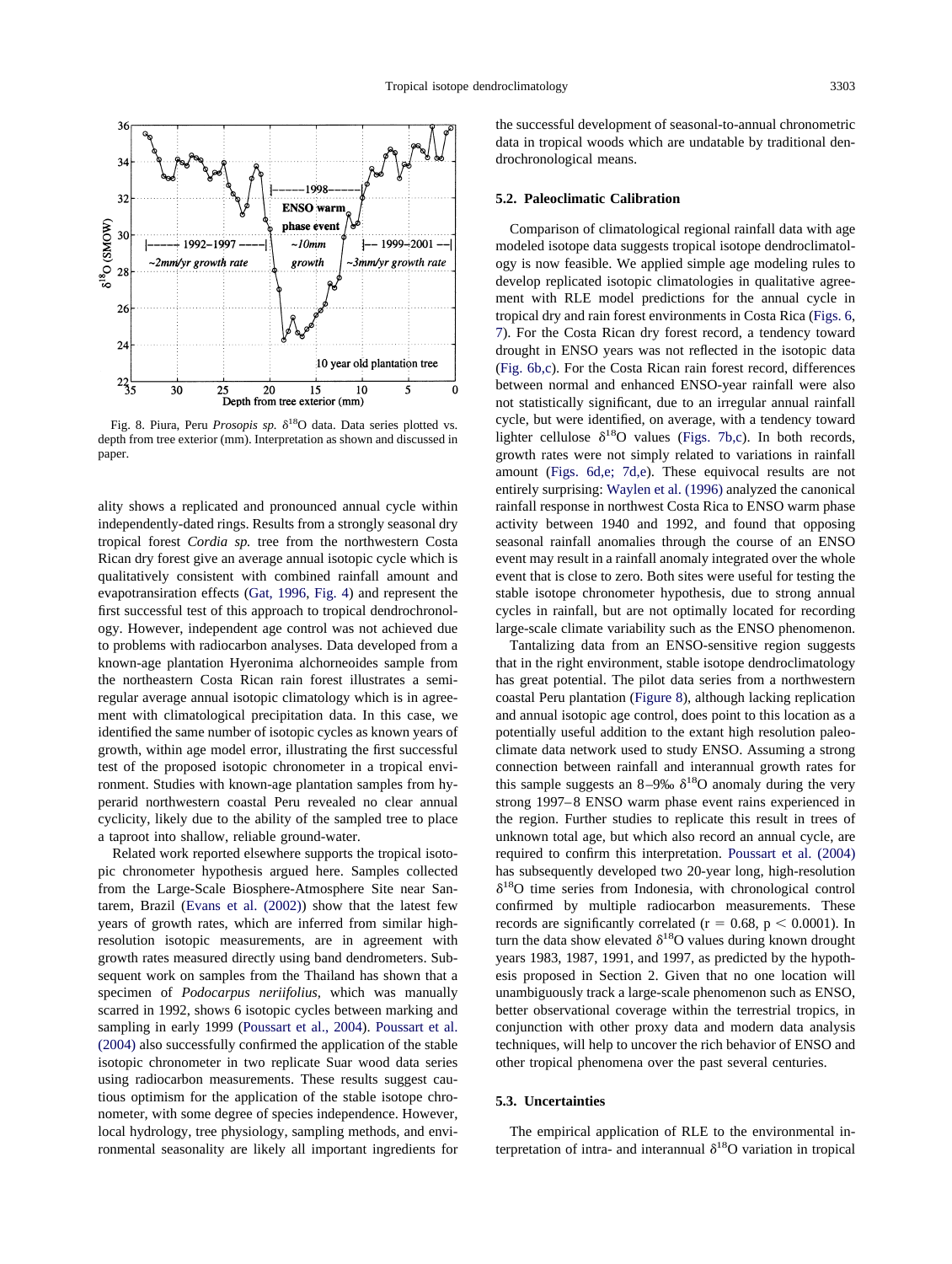<span id="page-9-0"></span>trees described here leaves open several important uncertainties. First, the fraction *f* of water O which does not undergo isotopic re-equilibration with leaf water prior to fixation as --cellulose, has recently been observed, under temperate conditions, to vary in time and species [\(Roden et al., 2000; Ander](#page-10-0)[son et al., 2002; Barbour et al., 2004,](#page-10-0) Section 2). Second, the extent to which precipitation, soil and ground waters are differentially used by trees cannot be determined using a single stable isotope measurement, although the construction of meteoric water lines for study sites could in principle be used to address this question in site calibration studies (Dawson et al., 2002). Third, many aspects of tree growth, structure and physiology, including aseasonal growth hiati, asymmetric radial structure, interseasonal photosynthate storage, and other adaptations of tropical trees may further complicate the environmental interpretation of the  $\delta^{18}O$  of tropical wood. Further work to ground-truth the RLE model as applied to tropical environments is neccessary to verify the hypothesis which is supported here by empirical methods.

### **5.4. Summary**

Current scientific understanding of the isotopic controls on the  $\delta^{18}$ O of wood  $\alpha$ -cellulose rapid  $\alpha$ -cellulose extraction procedures, and continuous flow isotope ratio mass spectrometry technology now make tropical isotope dendroclimatology possible and relatively easy. We have found that the hypothesized isotopic clock functions in dry and moist tropical environments and seems to be species-independent, but is probably not environment-independent. Independent chronological evidence and data series replication are important proof-of-concepts for the approach. However, with demonstrable age control and series reproducibility, there is rich potential for tropical isotope dendroclimatology in the poorly-observed terrestrial tropics. Together with the mature ENSO proxies (corals, extratropical trees, ice cores, varved sediments, etc.) hydrological proxies from tropical trees may eventually be used to improve reconstructions of the past behavior of tropical climate phenomena over the past few hundred years.

*Acknowledgments*—We are indebted to N.M. Holbrook and M.V. Gutierrez for samples, climatological data and essential field support in Costa Rica. At La Selva Field Station, Organization of Tropical Studies Puerto Viejo, Costa Rica we were permitted to sample the "Canada plots" and to access meteorological data online. The Harvard Forest, Petersham, MA, permitted us to take samples and to access their climatological and phenological datasets online as well. R. Rodriguez and the Universidad de Piura, Piura, Peru, provided field support. E.A. Goddard, K.O. Allegretto, P.F. Poussart, J.A. Higgins, P. Kundurthy and G. Eischeid provided stable isotope laboratory support. We thank Oliver Brendel for helpful discussions of his  $\alpha$ -cellulose extraction protocol. T.P. Guilderson (CAMS-Livermore) and the NOS-AMS facility at Woods Hole provided radiocarbon dates. We acknowledge helpful discussions of the ideas in this paper with J.A. Higgins, P.F. Poussart, S.R. Saleska, J.R. Roden, T.E. Dawson, S.W. Leavitt, R. Rodriguez and K.J. Anchukaitis. B. Luckman facilitated the ongoing collaboration with R. Rodriguez in Peru. We also thank B.M. Blumenthal and Lamont-Doherty Earth Observatory for making their Climate Data Catalog and the Ingrid data analysis engine available online. M. Eakin and J. Keltner, NOAA-WDCA, provided the coordinates for [Figure 1.](#page-1-0) We are grateful to D.J. Verardo for his ongoing enthusiasm for this project. MNE was supported by the NOAA Postdoctoral Program in Global Change. Funding was also provided through NSF

(Earth Systems History, award ATM-0214130) and the University of Arizona Faculty Small Grant Program.

*Associate editor:* D. W. Lea

### **REFERENCES**

- Aceituno P. (1988) On the functioning of the Southern Oscillation in the South American sector. part I: Surface climate. *Mon. Weath. Rev.* **116,** 505–524.
- Anderson W. T., Bernasconi S. M., McKenzie J. A., Saurer M., and Schweingruber F. (2002) Model evaluation for reconstructing the oxygen isotopic composition in precipitation from tree ring cellulose over the last century. *Chem. Geol.* **182,** 121–137.
- Barbour M. M., Roden J. S., Farquhar G. D., and Ehleringer J. R. (2004) Expressing leaf water and cellulose oxygen isotope ratios as enrichment above source water reveals evidence of a Péclet effect. Oecologia **138,** 426–435.
- Biondi F. (2001) A 400-year tree-ring chronology from the tropical treeline of North America. *Ambio* **30,** 162–166.
- Brendel O., Iannetta P. P. M., and Stewart D. (2000) A rapid and simple method to isolate pure α-cellulose. *Phytochemical Analysis* 11, 7-10.
- Brenes T. (2003) Meteorological data at La Selva Biological Station. Long term records since 1957, online public database accessed via Internet, 20 April 2003: [http://www.ots.ac.cr/en/laselva/metereologi](http://www.ots.ac.cr/en/laselva/metereological.shtml)[cal.shtml.](http://www.ots.ac.cr/en/laselva/metereological.shtml)
- Brenna J. T., Corso T. N., Tobias H. J., and Caimi R. J. (1998) High precision continuous flow isotope ratio mass spectrometry. *Mass Spectrometry Rev.* **16,** 227–258.
- Butterfield R. and Espinosa M. (1997) Parcelas de Canada: Adaptabilidad de 13 especies nativas maderables bajo condiciones de plantacion en las tierras bajas humedas del Atlantico, Costa Rica. Tech. rep., Organización Estudios Tropicales (OET), accessed via Internet, 22 April 2003: [http://www.ots.ac.cr/es/projects/trials/cana\\_sp.htm.](http://www.ots.ac.cr/es/projects/trials/cana_sp.htm)
- D'Arrigo R., Jacoby G., and Krusic P. (2001a) Progress in Dendroclimatic Studies in Indonesia. *Terr., Atmos. and Oceanogr. Sci.* **5,** 349–363.
- Dawson T. E., Mambelli S., Plamboeck A. H., Templer P. H., and Tu K. P. (2002) Stable isotopes in plant ecology. *Ann. Rev. Ecol. System.* **33,** 507–559.
- Ehleringer J. R., Cook C., and Lott M. (2001) Stable Isotope Methods. Stable Isotope Ratio Facility for Environmental Research, Dept. of Biology, University of Utah, Salt Lake City, UT.
- Evans M. N., Poussart P. F., Saleska S. R., and Schrag D. P. (2002) Tracking ENSO with Tropical Trees: Progress in stable isotope dendroclimatology. In: EOS, Transactions, AGU. Vol. 83(47) Fall Meet. Suppl. p. F879.
- Flanagan L. B., Comstock J. P., and Ehleringer J. R. (1991) Comparison of modeled and observed environmental influences on the stable oxygen and hydrogen isotope composition of leaf water in Phaseolus vulgaris L. *Plant Physiol.* **96,** 588–596.
- Fritts H. C. (1976) Tree Rings and Climate. Academic Press, New York.
- Gat J. R. (1996) Oxygen and hydrogen isotopes in the hydrologic cycle. *Ann. Rev. Earth Planet. Sci.* **24,** 225–262.
- IAEA/WMO. (2003) Global Network of Isotopes in Precipitation. the GNIP database. Tech. rep., International Atomic Energy Agency, accessed via Internet, July (2003): [http://isohis.iaea.org.](http://isohis.iaea.org)
- Jacoby G. C. and D'Arrigo R. D. (1990) Teak (Tectona grandis L.F.), a tropical species of large scale dendroclimatic potential. *Dendrocronologia* **8,** 83–98.
- Kalnay E., Kanamitsu M., Kistler R., Collins W., Deaven D., Gandin L., Iredell M., Saha S., White G., Woollen J., Zhu Y., Chelliah M., Ebusuzaki W., Higgins W., Janowiak J., Mo K. C., Ropelewski C., Wang J., Leetmaa A., Reynolds R., Jenne R., and Joseph D. (1996) The NCEP/NCAR 40-Year Reanalysis Project. *Bulletin of the American Meteorological Society* **77,** 437–471.
- Lawrence J. R. and White J. W. C. (1984) Growing season precipitation from D/H ratios of Eastern White Pine. *Nature* **311,** 558–560.
- Loján L. (1965) Aspectos del crecimiento diamétrico quincenal de algunos a´rboles tropicales. *Turrialba* **15,** 231–237.
- Morales M. S., Villalba R., Grau H. R., Villagra P. E., Boninsegna J. A., Ripalta A., and Paolini L. (2001) Potencialidad de Prosopis